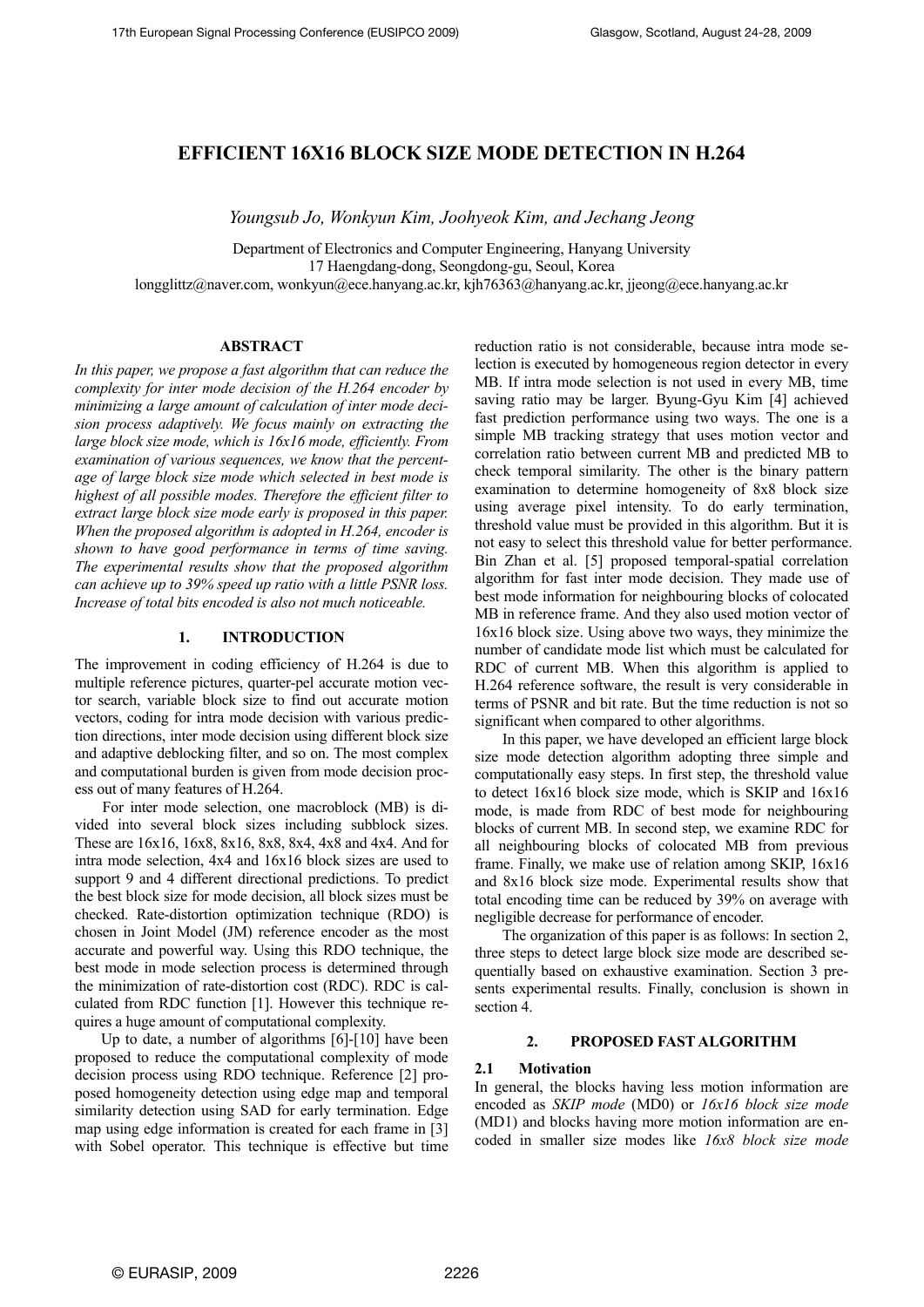(MD2), *8x16 block size mode* (MD3) and *8x8 block size mode* (MD8). As you can see from Table 1, the motionless sequences such as Akiyo or Container have a large percentage for MD0 and MD1 as a best mode. And also the sequences including more motion information like Foreman, Coastguard, Stefan and Tempete have average percentage over 50%. Consequently, if we can detect large block size mode like MD0 and MD1 well, computational complexity of mode decision process can be reduced efficiently with proposed algorithm. To detect *large block size mode* (MD0 and MD1) well, we propose three level mode detector. The details are shown in section 2.2-2.5.

## **2.2 MD0 and MD1 detection with spatial information (First step)**

In first step, we examine the RDC information for best mode of neighbouring blocks of current frame. We only use the spatially nearest four blocks (left, left-up, up, and up-right) from current block. These four neighbouring blocks are already encoded blocks and we know their each best mode information and RDC value of best mode. Using these four blocks we predict threshold RDC value to detect MD0 and MD1 in first step.

The position within current frame of four neighbouring MBs which is utilized in first step is shown in Fig. 1 with a block diagram. As you can see from Fig. 1, the MBs placed on boundary of current frame are not target MBs for the early detection of MD0 and MD1. These MBs don't have enough information to detect MD0 and MD1 of the current MB. If the boundary MBs are used in first step, performance degradation with negligible speed-up may be shown in some sequences. Therefore we don't consider early detection in boundary MBs to avoid performance decrease.

The condition for detecting MD0 and MD1 in first step is shown in (1). The RDC value of neighbouring block is used in (1). Neighbouring blocks having best mode of MD0 or MD1 are only available in the calculation of (1). At first, we find  $RDC<sub>L</sub>$  and  $RDC<sub>H</sub>$ .  $RDC<sub>L</sub>$  means the average RDC value of the blocks which best mode is MD0 or MD1. RDCH means the average RDC value of the blocks which best mode is not MD0 and MD1. Second, we compare  $RDC<sub>L</sub>$  with  $RDC_H$ .

After comparison between  $RDC<sub>L</sub>$  and  $RDC<sub>H</sub>$ , if  $RDC<sub>L</sub>$  is smaller than  $RDC_H$  we compare  $RDC_L$  with both  $RDC_0$  and  $RDC<sub>1</sub>$  respectively again.  $RDC<sub>0</sub>$  means the RDC value of MD0 for current MB, and  $RDC<sub>1</sub>$  means the RDC value of MD1 for current MB. In this comparison step, our aim is to find RDC<sub>0</sub> or RDC<sub>1</sub> which is smaller than RDC<sub>L</sub>.

If above condition is satisfied, we ultimately can finish the mode decision process through early termination. In this early termination case, if  $RDC_0$  is smaller than  $RDC_1$ , MD0 is final best mode, or vice versa.

$$
If \{(RDC_{L} < RDC_{H}) \& (RDC_{0} < RDC_{L}) \& (RDC_{1} < RDC_{L})\}
$$

Then best mode is MD0 or MD1 and early terminated Otherwise jump to the next step



Figure 1. The boundary regions of current frame

| Sequences  | <b>SKIP</b> | 16x8<br>$^{+}$ | 8x8( %) |
|------------|-------------|----------------|---------|
|            | 16x16( %)   | 8x16(%)        |         |
| Foreman    | 62.8        | 22.7           | 12.7    |
| Akiyo      | 91.2        | 6.6            | 2.2     |
| Coastguard | 52.8        | 28.2           | 18.5    |
| Stefan     | 55.4        | 19.7           | 22.4    |
| Mobile     | 42.3        | 23.1           | 34.3    |
| Container  | 89.9        | 6.6            | 3.0     |
| Tempete    | 50.8        | 21.0           | 25.2    |

Table 1. Best mode ratio (CIF, QP=28, and 50 frames)

## **2.3 MD0 and MD1 detection with temporal information (Second step)**

In second step, the RDC value of neighbouring blocks around the colocated MB of previous frame is examined to early detect MD0 and MD1 of current MB. Because the RDC value of current MB is highly correlated to that of the previous colocated MB [5].

The best mode of neighbouring blocks for colocated MB is categorized into large block size mode and smaller block size mode. The maximum number of neighbouring blocks is 9 which are placed around the colocated MB such as the gray part of  $\circled{3}$  in Fig. 1. In this case, colocated MB must not be in boundary regions. If colocated MB is placed in the boundary

to 4 such as the gray part of  $\circled{2}$  in Fig. 1. Although the useful information in the boundary region is constricted, it is possible to detect large block size mode with negligible performance degradation. The least number of neighbouring MB is fixed to 3. The 4 corner blocks of previous frame have only 3

region, the number of available neighbouring MB is limited

neighbouring MBs such as the gray part of  $\circled{1}$  in Fig. 1. Why we classify MBs in previous frame into different classes is to increase performance of our fast algorithm. In many sequences, the boundary regions are usually motionless, therefore we may need less information for the detection in the boundary region. Using these neighbouring MBs, we calculate (1) to enter early detection process again. If (1) is not satisfied, we can consider third step.

## **2.4 MD0 and MD1 detection using relation among the modes (Third step)**

**(1)**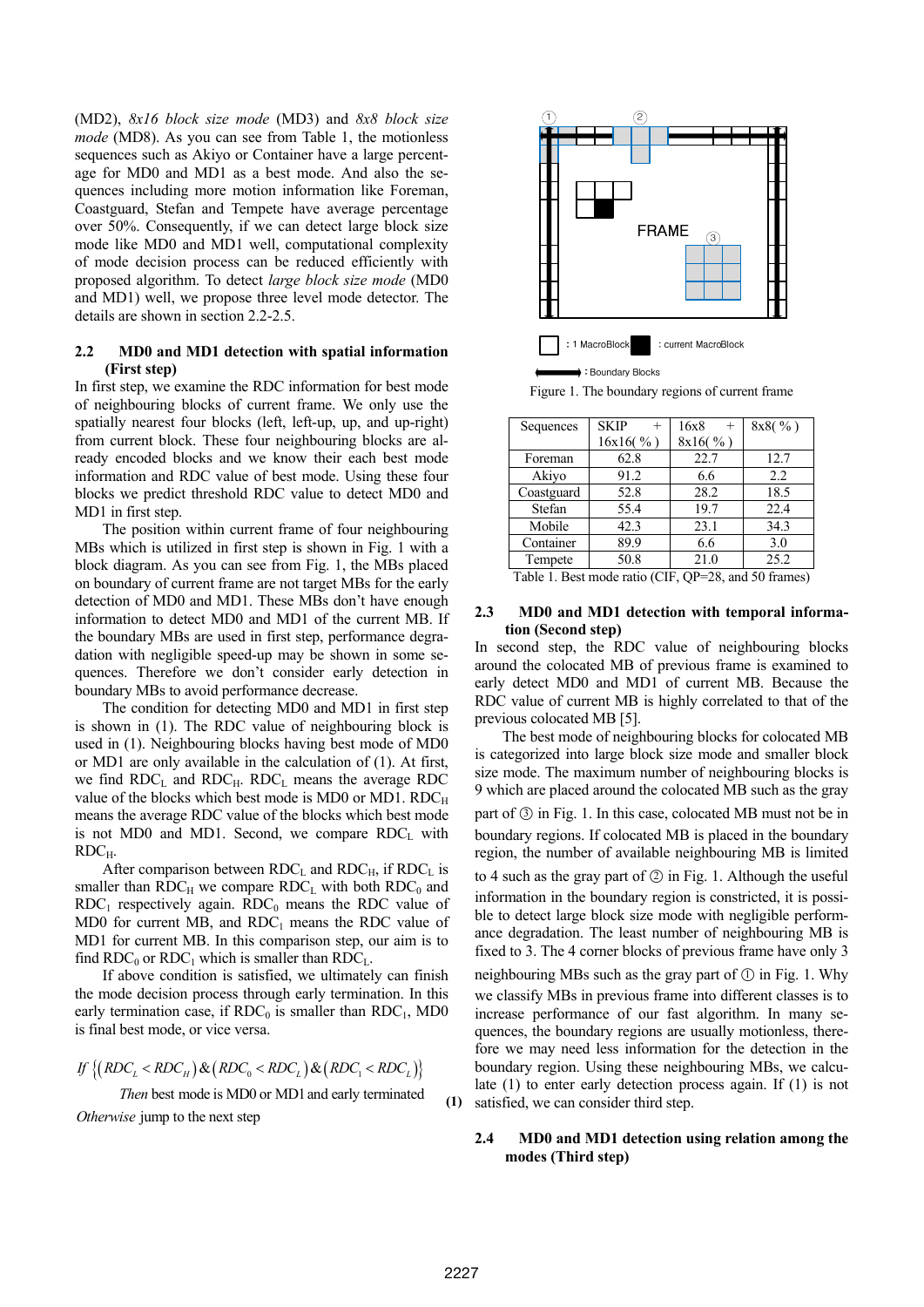Although a number of MD0 and MD1 are extracted through first and second step, the significant number of them is still remained. In third step, we propose efficient comparison method to detect MD0 and MD1 using relation among the modes. The target mode about MD0 and MD1 in comparison method is decided by exhaustive examination. To avoid computational complexity, we need to add only one target mode except MD0 and MD1. The candidates of target mode are the three modes(MD2, MD3 and MD8). The specific statistical data are shown in Table 2. Average values of *hit ratio* (HR) and *accuracy* (AR) are used as basis of target mode decision. The Best target mode is MD8 from Table 2. But the computational complexity of MD8 is much higher than MD0 and MD1. Therefore if we use MD8 as the target mode, we can't nearly obtain the encoding gain about time saving. Also the differences of average values about HR and AR of three modes are not big. We can mathematically express above discussion using following equation.

$$
m_k = \underset{\mathbf{m} = \{ \mathbf{m}_2, \mathbf{m}_3, \mathbf{m}_8 \}}{\text{argmax}} \text{MP}(HR, AR, T)
$$
  
MP =  $\alpha(HR + AR) + (1 - \alpha)T$  (2)

#### In (2), MP means maximum performance. T means encoding

time reduction rate and  $\alpha$  means the experiential coefficient. We know from our experiment about HR, AR, PSNR and bit rate that the high value of HR and AR means better performance in viewpoint of PSNR and bit rate. Time reduction rate as well as performance for the PSNR and bit rate is very important parameter. Ultimately, we need target mode having much time reduction and better performance. Using this property about three parameters HR, AR and T, we can determine the best target mode among the three candidate modes.

As a result, MD3 was selected as best target mode because the result of (2) for MD3 is better than that of MD2 and MD8. The equation for calculation of HR and AR is shown in  $(3)$  and  $(4)$ .

$$
HR = \frac{Num. \ of \ Hit \ MB}{Total \ num. \ of \ MB} \times 100\%
$$
 (3)

$$
AR = \frac{Num. \ of \ Hit \ MB}{Num. \ of \ Hit \ MB + Miss \ MB} \times 100\binom{0}{0}
$$
 (4)

Total number of MB means total number of MD0 and MD1 in sequence. Hit MB means MB which we predict correctly using proposed algorithm. Miss MB means MB which we can't predict correctly. In Miss MB case, original best mode is not MD0 or MD1 but the best mode is predicted to MD0 or MD1 in our prediction. We define relation of MD0, MD1 and MD3 using (5).

If 
$$
\{(RDC_0 < RDC_3) \& (RDC_1 < RDC_3)\}
$$
  
\nThen best mode is MDO or MD1 and early terminated  
\nOtherwise calculate all remained modes

| Sequences   | Mode 2    |      | Mode 3 |      | Mode 8 |      |
|-------------|-----------|------|--------|------|--------|------|
|             | <b>HR</b> | AR.  | HR     | AR   | HR     | AR   |
| Foreman     | 59.4      | 84.1 | 58.4   | 86.9 | 60.7   | 85.9 |
| Akiyo       | 90.9      | 97.6 | 90.8   | 97.9 | 93.4   | 97.5 |
| Coastguard  | 46.6      | 81.3 | 47.1   | 82.3 | 48.5   | 83.8 |
| Stefan      | 54.8      | 86.3 | 54.5   | 86.7 | 54.1   | 87.9 |
| Mobile      | 36.7      | 70.5 | 36.9   | 71.9 | 33.5   | 75.4 |
| Container   | 92.9      | 97.5 | 92.6   | 97.1 | 94.1   | 98.1 |
| <b>News</b> | 93.6      | 96.7 | 93.7   | 96.8 | 93.6   | 97.4 |
| Average     | 67.8      | 87.7 | 67.8   | 88.5 | 68.2   | 89.4 |

Table 2. Relation among the modes (QCIF, QP=28, and 50 frames)

#### **2.5 Detailed flow of proposed mode decision algorithm**

We used three techniques to detect MD0 and MD1 for early termination of mode decision process. Though we considered only MD0 and MD1 detection, we could obtain much amount of time saving in all encoding process. The whole algorithm is shown in Fig. 2.

In first step, we investigate RDC for neighbouring blocks of current MB. This reduces encoding time using spatial correlation of inter mode decision for large block. In second step, we examine neighbouring MBs' RDC for colocated MB of previous frame. This reduces encoding time using temporal correlation of large block inter mode decision. In third step, we used relation of the RDC value for modes. This



Figure 2. The flow diagram of proposed algorithm reduces encoding time using statistical correlation of large block modes and MD3.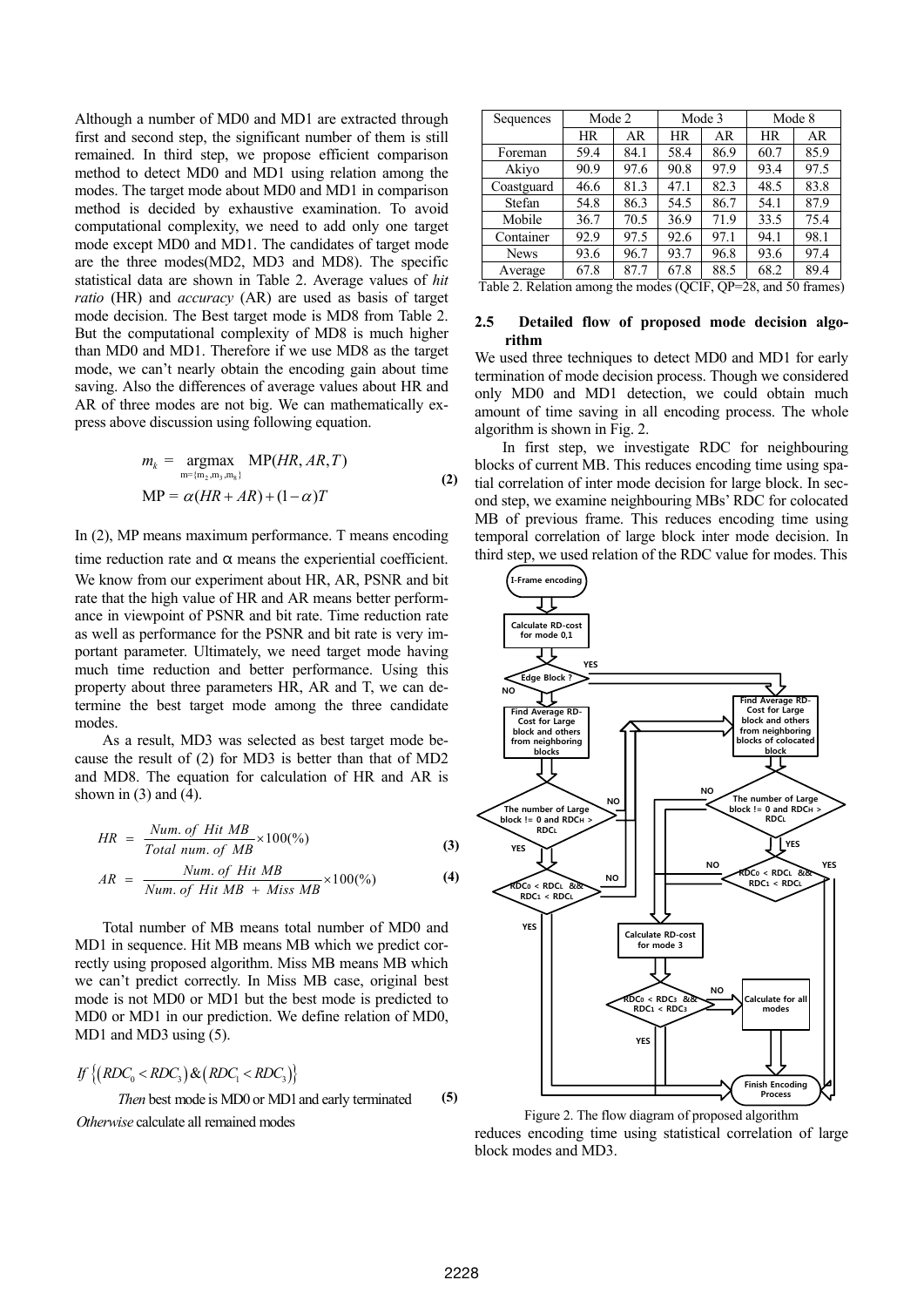## **3. EXPERIMENTAL RESULTS**

The proposed fast mode decision algorithm is implemented into JM12.4 [11] encoder with full search motion estimation. We compared our proposed technique with [5]. The results of two algorithms' comparison are presented in the Table 3. And the test conditions are as follows.

- 1) MV search range is  $\pm 16$  pels for OCIF.
- 2) RD optimization is enabled.
- 3) The number of reference frame is 1.
- 4) Baseline profile is used.
- 5) MV resolution is 1/4pel.
- 6) GOP structure is IPPP…
- 7) The number of frames in a sequence is 50.
- 8) Motion estimation scheme is full search.
- 9) QP value 24, 28, 32, 36 and 40 are used.

10) PC environment for test is based on Windows XP professional, 2GB memory and Intel Pentium D3.2 GHz.

The results of Table 3 are calculated based on three parameters. The first parameter is difference of PSNR (ΔPSNR), the second thing is percentage of bit rate difference (ΔBR) and last thing is percentage of difference for time saving (Δ Time). The comparison target of all three parameters is the result of JM reference software tested on same experimental conditions.

The average gain of proposed algorithm for time saving is about 39%. This result shows that proposed algorithm is more effective than Zhan's algorithm by 13% in view point of time reduction. Nevertheless, proposed algorithm obtained only small time saving in sequence with fast motion such as Mobile. [5] has very outstanding performance in the bit rate decrease for the sequence Akiyo and Container. But bit rate increase in the sequence Susie is considerably high. Averagely, the performance of [5] is very remarkable, but the results of performance of proposed algorithm are better than that of [5]. The PSNR reduction level of proposed algorithm is so small that it is ignorable. The average bit rate change of proposed algorithm even indicates about 0.5% decrease. Although we obtained a little loss in terms of PSNR, 0.5% bit rate decrease of proposed algorithm is significant value for the view point of performance. The RD curve for performance is shown in Fig. 3-5.



Figure 3. RD curve for News(QP: 24, 28, 32, 36, and 40)



Figure 4. RD curve for Foreman(QP: 24, 28, 32, 36, and 40)



Figure 5. RD curve for Trevor(QP: 24, 28, 32, 36, and 40)

#### **4. CONCLUSIONS**

The main purpose of proposed algorithm in this paper is to efficiently detect large block size modes and reduce computational complexity of mode decision process of encoder. Actually in most sequences, the percentage of large block size mode as best mode is the largest. With this reason, we can save much time for encoding process using proposed three detection algorithm. As a result, we obtain time saving gain 39% with ignorable PSNR loss and 0.5% average bit rate reduction.

## **5. ACKNOWLEDGEMENT**

This work was developed within the scope of Human Resource Development Project for IT SoC Architect.

## **REFERENCES**

[1] JVT-K049, Joint model reference encoding methods and decoding concealment methods, ISO/IEC MPEG and ITU-T VCEG Joint Video Team, 2004.